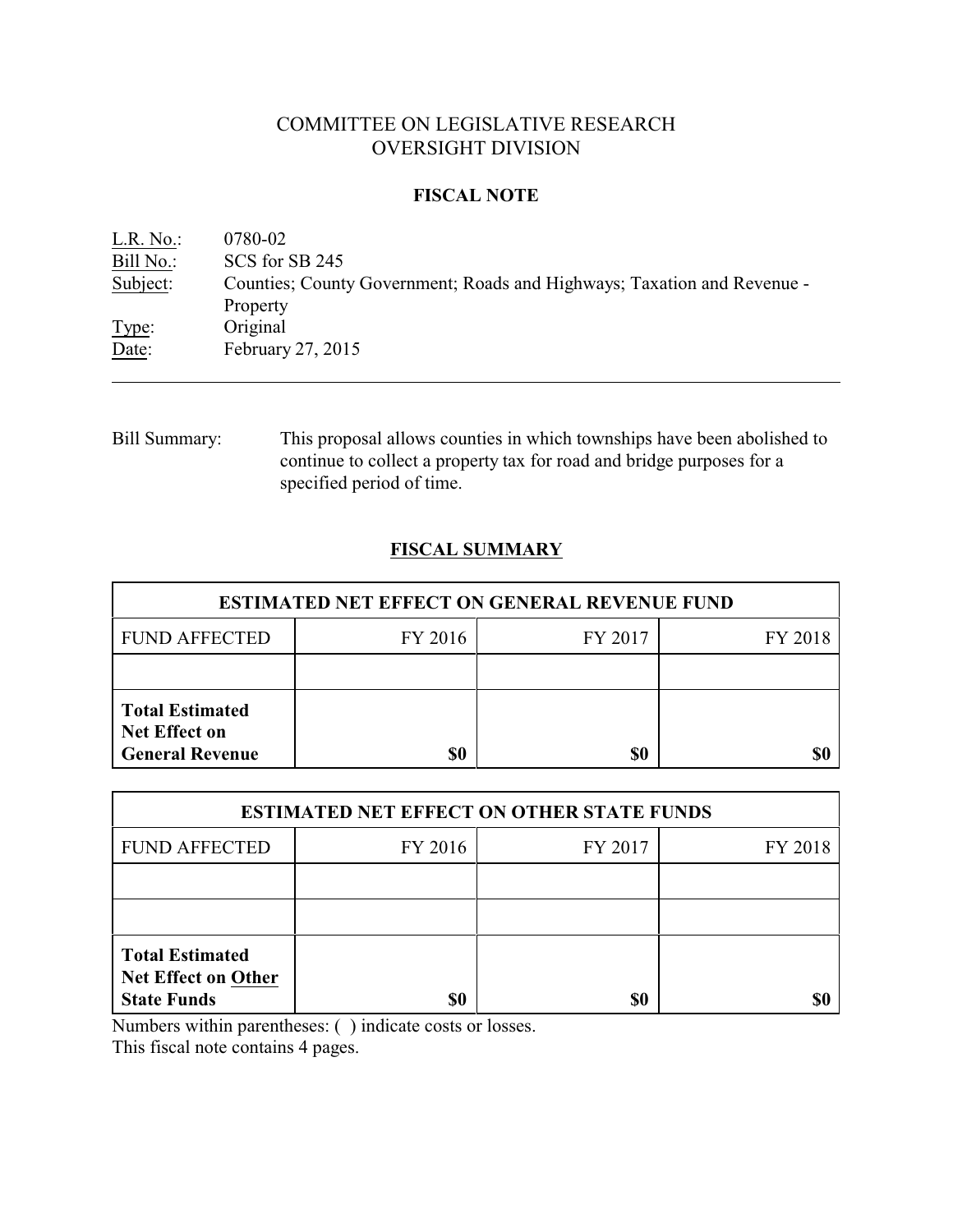L.R. No. 0780-02 Bill No. SCS for SB 245 Page 2 of 4 February 27, 2015

| <b>ESTIMATED NET EFFECT ON FEDERAL FUNDS</b>                        |         |         |         |  |
|---------------------------------------------------------------------|---------|---------|---------|--|
| <b>FUND AFFECTED</b>                                                | FY 2016 | FY 2017 | FY 2018 |  |
|                                                                     |         |         |         |  |
|                                                                     |         |         |         |  |
| <b>Total Estimated</b><br>Net Effect on All<br><b>Federal Funds</b> | \$0     | \$0     | \$C     |  |

| <b>ESTIMATED NET EFFECT ON FULL TIME EQUIVALENT (FTE)</b>    |         |         |         |  |
|--------------------------------------------------------------|---------|---------|---------|--|
| <b>FUND AFFECTED</b>                                         | FY 2016 | FY 2017 | FY 2018 |  |
|                                                              |         |         |         |  |
|                                                              |         |         |         |  |
| <b>Total Estimated</b><br><b>Net Effect on</b><br><b>FTE</b> |         |         |         |  |

 $\Box$  Estimated Net Effect (expenditures or reduced revenues) expected to exceed \$100,000 in any of the three fiscal years after implementation of the act.

| <b>ESTIMATED NET EFFECT ON LOCAL FUNDS</b> |                  |                  |                  |  |
|--------------------------------------------|------------------|------------------|------------------|--|
| <b>FUND AFFECTED</b>                       | FY 2016          | FY 2017          | FY 2018          |  |
| Local Government                           | \$0 to (Unknown) | \$0 to (Unknown) | \$0 to (Unknown) |  |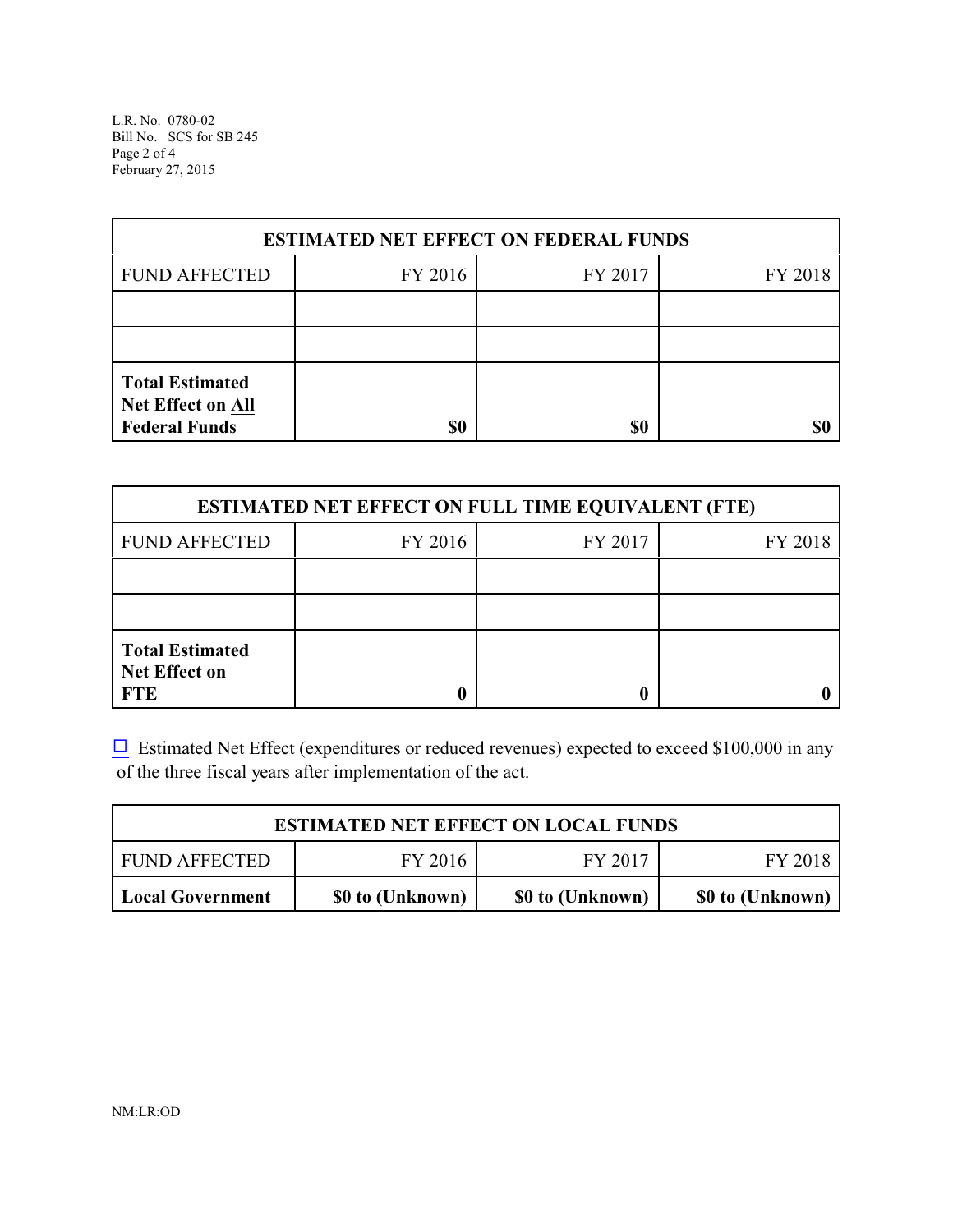L.R. No. 0780-02 Bill No. SCS for SB 245 Page 3 of 4 February 27, 2015

### **FISCAL ANALYSIS**

### ASSUMPTION

Officials at the **Office of the State Auditor** assume no fiscal impact from this proposal.

In response to a previous version, the **State Tax Commission** assumed no fiscal impact from this proposal.

Officials at the **Platte County Board of Election Commission** assume no fiscal impact from this proposal.

**Oversight** did not receive sufficient fiscal impact responses from counties with townships to make a determination whether these counties would experience a loss in property tax revenue from this proposal. Therefore, Oversight will reflect a \$0 to (Unknown) impact to counties in the fiscal note. The loss could also occur in FY 16 if the voters of the county approve a tax levy for road and bridge purposes.

| <b>ESTIMATED NET EFFECT ON</b><br><b>COUNTY FUNDS</b>                        | \$0 to<br>Unknown)            | \$0 to<br><b>Unknown</b> ) | \$0 to<br>(Unknown)  |
|------------------------------------------------------------------------------|-------------------------------|----------------------------|----------------------|
| Loss - Counties - in revenue from<br>property taxes from abolished townships | $$0$ to<br>(Unknown)          | $$0$ to<br>(Unknown)       | $$0$ to<br>(Unknown) |
| <b>COUNTY FUNDS</b>                                                          |                               |                            |                      |
| FISCAL IMPACT - Local Government                                             | FY 2016                       | FY 2017                    | FY 2018              |
|                                                                              | $\underline{\underline{\$0}}$ | <u>\$0</u>                 | <u>\$0</u>           |
| FISCAL IMPACT - State Government                                             | FY 2016                       | FY 2017                    | FY 2018              |

#### FISCAL IMPACT - Small Business

This proposal could have a direct fiscal impact to small businesses.